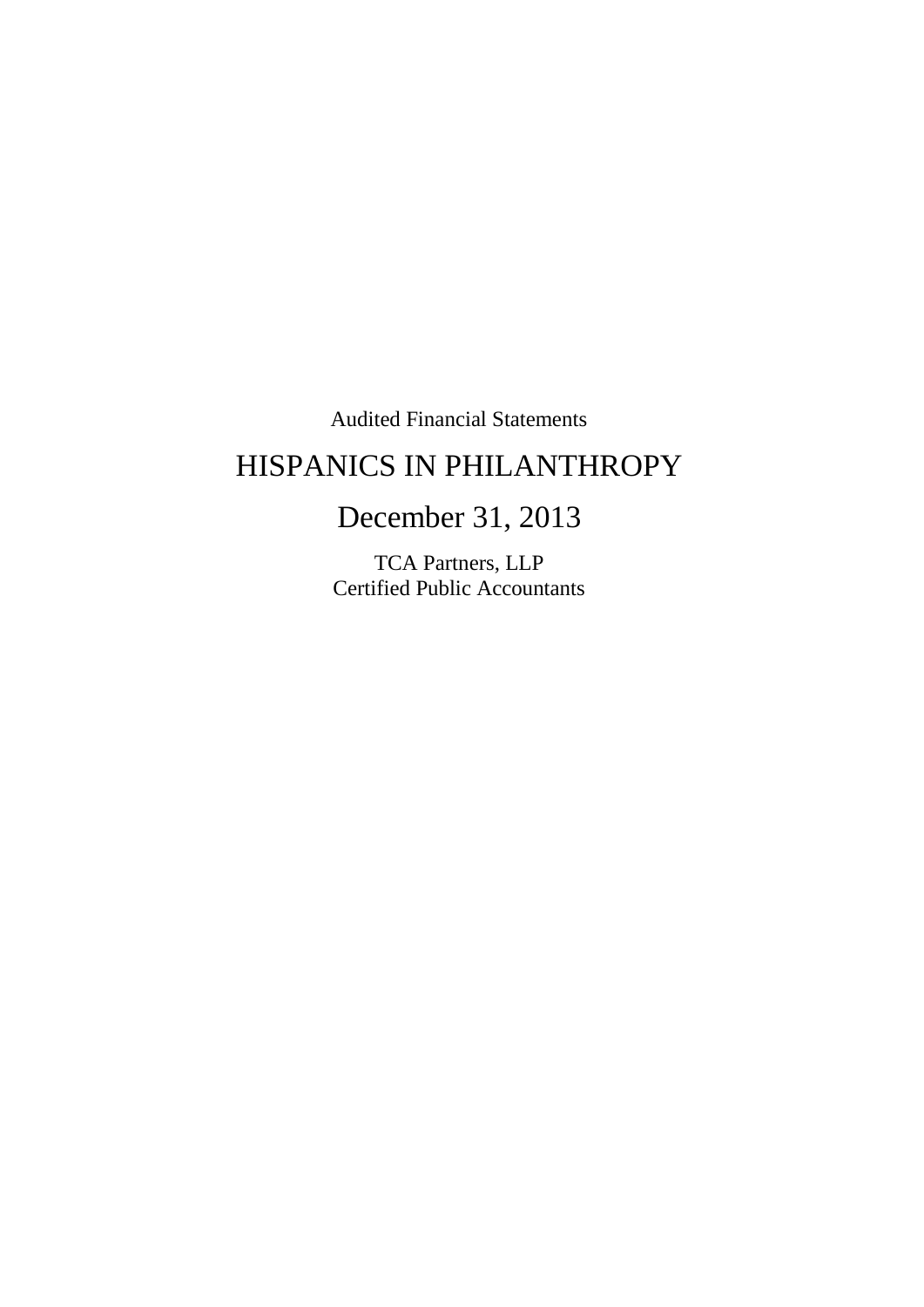# Audited Financial Statements

# December 31, 2013

| <b>Financial Statements</b> |  |
|-----------------------------|--|
|                             |  |
|                             |  |
|                             |  |
|                             |  |
| Supplementary Information   |  |
|                             |  |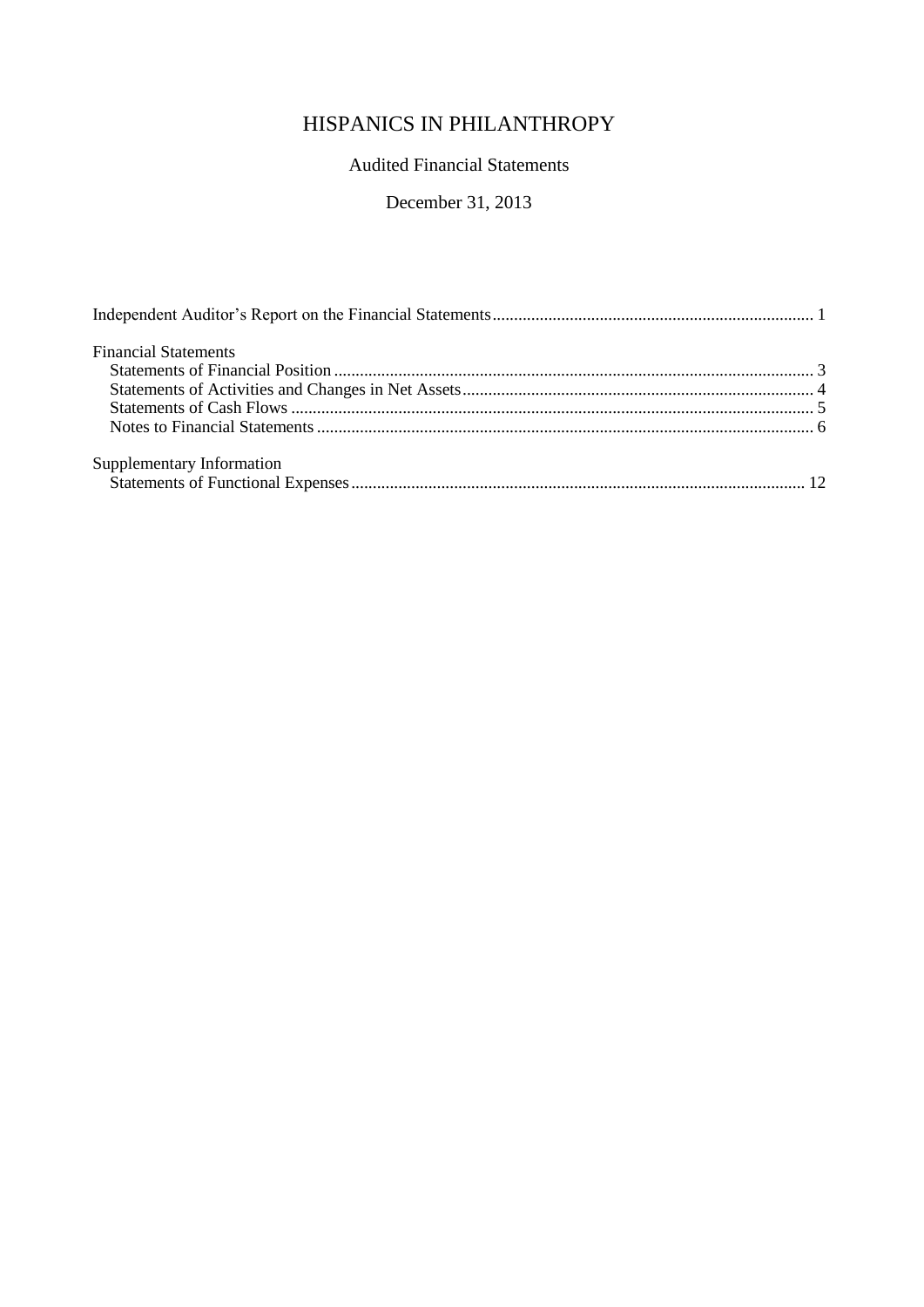# **TCA Partners, LLP**

A Certified Public Accountancy Limited Liability Partnership 1111 East Herndon Avenue, Suite 211, Fresno, CA 93720 Voice (559) 431-7708 Fax (559) 431-7685

*Independent Auditor's Report on Financial Statements*

To the Board of Directors Hispanics in Philanthropy Oakland, California

#### *Report on the Financial Statements*

We have audited the accompanying statements of financial position of Hispanics in Philanthropy (HIP) as of December 31, 2013 and 2012, and the related statements of activities and changes in net assets and cash flows for the years then ended.

#### *Management's Responsibility for the Financial Statements*

Management is responsible for the preparation and fair presentation of these financial statements in accordance with the accounting principles generally accepted in the United States of America; this includes the design, implementation and maintenance of internal control relevant to the preparation and fair presentation of consolidated financial statements that are free from material misstatement, whether due to fraud or error.

#### *Auditor's Responsibility*

Our responsibility is to express an opinion on these financial statements based on our audits. We conducted our audits in accordance with auditing standards generally accepted in the United States of America. Those standards require that we plan and perform the audits to obtain reasonable assurance about whether the financial statements are free of material misstatement.

An audit involves performing procedures to obtain audit evidence about the amounts and disclosures in the financial statements. The procedures selected depend on the auditor's judgment, including the assessment of the risks of material misstatement of the financial statements, whether due to fraud or error. In making those risk assessments, the auditor considers internal control relevant to the entity's preparation and fair presentation of the financial statements in order to design audit procedures that are appropriate in the circumstances, but not for the purpose of expressing an opinion on the effectiveness of the entity's internal control. Accordingly, we express no such opinion. An audit also includes evaluating the appropriateness of accounting policies used and the reasonableness of significant accounting estimates made by management, as well as evaluating the overall presentation of the financial statements.

We believe that the audit evidence we have obtained is sufficient and appropriate to provide a basis for our audit opinion.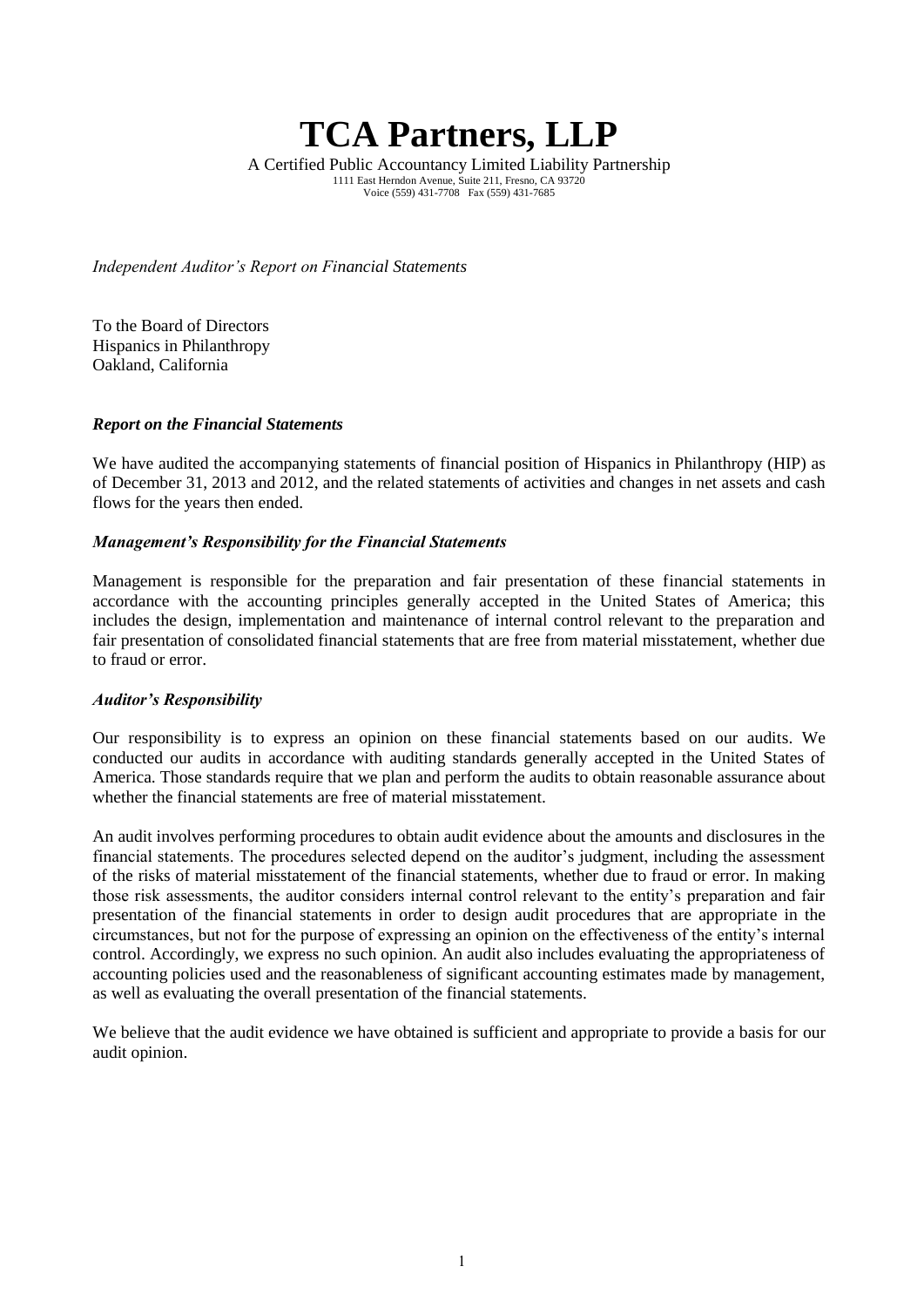#### *Opinion*

In our opinion, the financial statements referred to above present fairly, in all material respects, the financial position of HIP at December 31, 2013 and 2012, and the results of its operations and its cash flows for the years then ended, in conformity with accounting principles generally accepted in the United States of America.

#### *Other Matter*

Our audit was conducted for the purpose of forming an opinion on the basic financial statements as a whole. The supplementary information is presented for purposes of additional analysis and is not a required part of the basic financial statements. Such information has not been subjected to the auditing procedures applied in the audit of the basic financial statements, and accordingly, we do not express an opinion or provide any assurance on it.

TCA Partners, LLP

Fresno, California February 13, 2014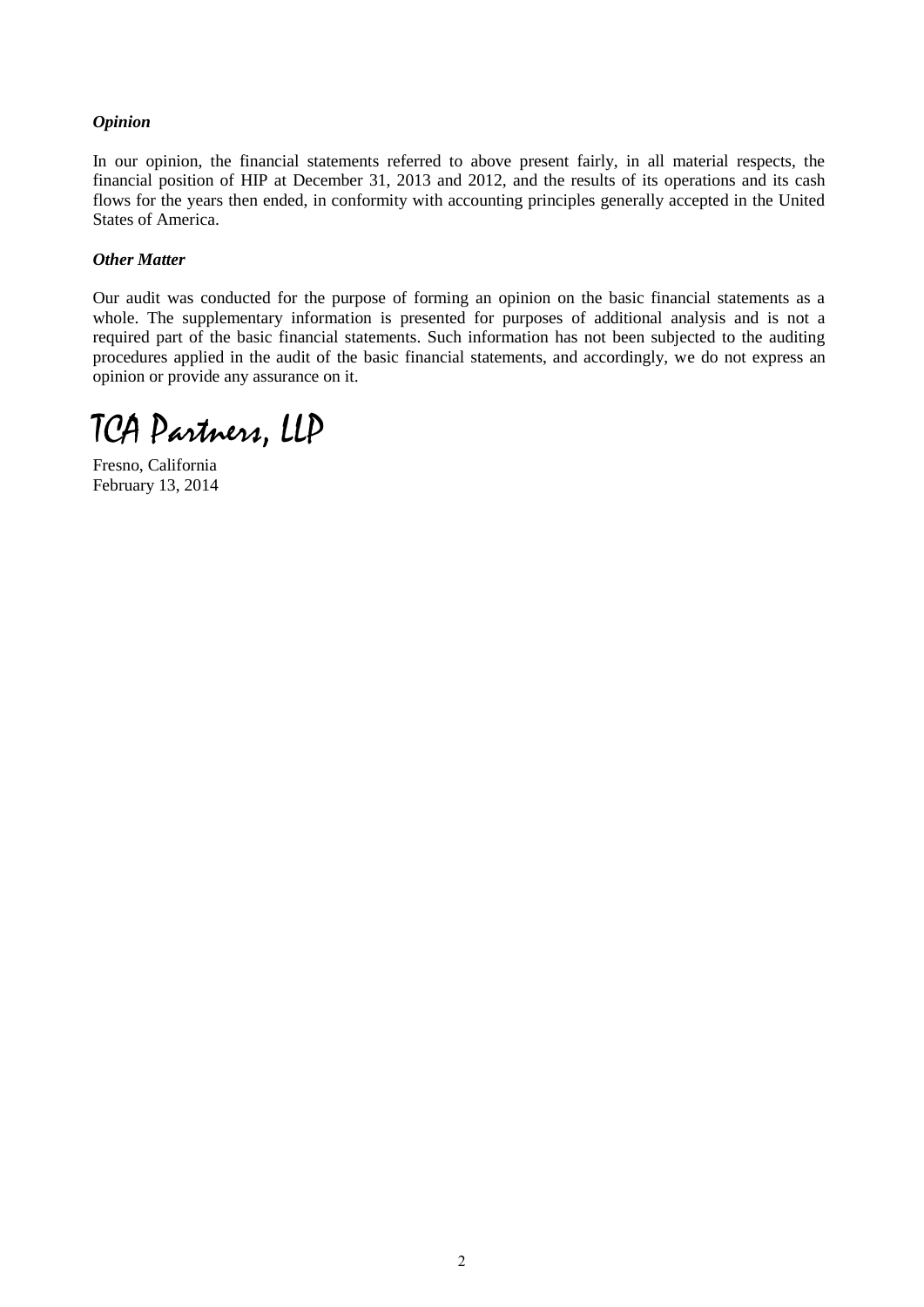## Statements of Financial Position

|                                               | December 31,  |           |                           |           |  |  |  |
|-----------------------------------------------|---------------|-----------|---------------------------|-----------|--|--|--|
| <b>Assets</b>                                 | 2013          |           |                           | 2012      |  |  |  |
| Cash and cash equivalents                     | $\mathcal{S}$ | 2,960,039 | $\mathcal{S}$             | 2,860,950 |  |  |  |
| Investments                                   |               | 1,981,065 |                           | 1,430,799 |  |  |  |
| Contributions and grants receivable           |               | 1,230,200 |                           | 93,750    |  |  |  |
| Assets limited as to use                      |               | 2,966,206 |                           | 3,769,957 |  |  |  |
| Furniture and equipment, net                  |               | 37,783    |                           | 59,105    |  |  |  |
| Other assets                                  |               | 12,181    |                           | 11,531    |  |  |  |
| <b>Total assets</b>                           | $\mathcal{S}$ | 9,187,474 | $\boldsymbol{\mathsf{S}}$ | 8,226,092 |  |  |  |
| <b>Liabilities and net assets</b>             |               |           |                           |           |  |  |  |
| Accounts payable and accrued expenses         | \$            | 38,648    | $\mathcal{S}$             | 28,738    |  |  |  |
| Accrued payroll and other related liabilities |               | 161,895   |                           | 108,084   |  |  |  |
| Grants payable                                |               | 70,000    |                           | 70,000    |  |  |  |
| Deferred revenue                              |               | 778,020   |                           | 940,125   |  |  |  |
| <b>Total liabilities</b>                      |               | 1,048,563 |                           | 1,146,947 |  |  |  |
| Net assets:                                   |               |           |                           |           |  |  |  |
| Unrestricted                                  |               | 5,178,655 |                           | 3,309,188 |  |  |  |
| Temporarily restricted                        |               | 2,960,256 |                           | 3,769,957 |  |  |  |
| Total net assets                              |               | 8,138,911 |                           | 7,079,145 |  |  |  |
| Total liabilities and net assets              |               | 9,187,474 | \$                        | 8,226,092 |  |  |  |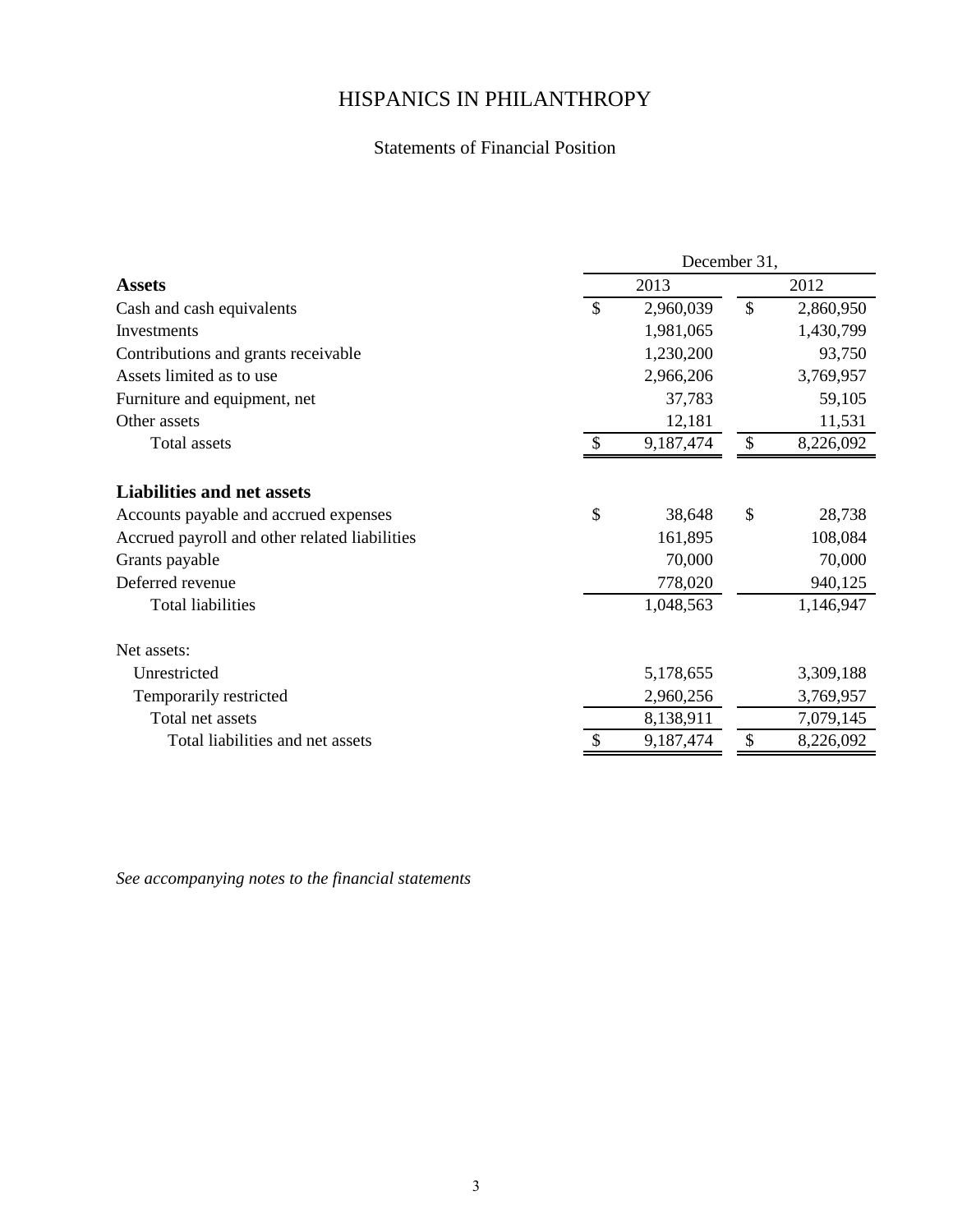#### Statements of Activities and Changes in Net Assets

|                                            |    |              |                 |              | For the year ended December 31, |              |              |     |             |              |            |
|--------------------------------------------|----|--------------|-----------------|--------------|---------------------------------|--------------|--------------|-----|-------------|--------------|------------|
|                                            |    |              | 2013            |              |                                 |              |              |     | 2012        |              |            |
|                                            |    |              | Temporarily     |              |                                 |              |              |     | Temporarily |              |            |
|                                            |    | Unrestricted | Restricted      |              | Total                           |              | Unrestricted |     | Restricted  |              | Total      |
| Revenue                                    |    |              |                 |              |                                 |              |              |     |             |              |            |
| Contributions and grant revenue            | \$ | 3,559,328    | \$<br>1,814,039 | $\mathbb{S}$ | 5,373,367                       | $\mathbb{S}$ | 1,724,024    | \$. | 1,355,762   | $\mathbb{S}$ | 3,079,786  |
| In-kind donations                          |    | 39,428       |                 |              | 39,428                          |              | 11,900       |     |             |              | 11,900     |
| Investment income and unrealized loss, net |    | (46, 054)    |                 |              | (46, 054)                       |              | 184,653      |     |             |              | 184,653    |
| Net assets released from restriction       |    | 2,623,740    | (2,623,740)     |              |                                 |              | 1,537,583    |     | (1,537,583) |              |            |
| Total revenue                              |    | 6,176,442    | (809,701)       |              | 5,366,741                       |              | 3,458,160    |     | (181, 821)  |              | 3,276,339  |
| <b>Expenses</b>                            |    |              |                 |              |                                 |              |              |     |             |              |            |
| Program services:                          |    |              |                 |              |                                 |              |              |     |             |              |            |
| Grants awarded                             |    | 2,054,593    |                 |              | 2,054,593                       |              | 1,519,829    |     |             |              | 1,519,829  |
| Other program expenses                     |    | 988,966      |                 |              | 988,966                         |              | 942,693      |     |             |              | 942,693    |
| Supporting services:                       |    |              |                 |              |                                 |              |              |     |             |              |            |
| General and administrative                 |    | 506,010      |                 |              | 506,010                         |              | 445,838      |     |             |              | 445,838    |
| Fundraising and development                |    | 757,406      |                 |              | 757,406                         |              | 568,290      |     |             |              | 568,290    |
| Total expenses                             |    | 4,306,975    |                 |              | 4,306,975                       |              | 3,476,650    |     |             |              | 3,476,650  |
| Changes in net assets                      |    | 1,869,467    | (809,701)       |              | 1,059,766                       |              | (18, 490)    |     | (181, 821)  |              | (200, 311) |
| Net assets at beginning of year            |    | 3,309,188    | 3,769,957       |              | 7,079,145                       |              | 3,327,678    |     | 3,951,778   |              | 7,279,456  |
| Net assets at end of year                  | S. | 5,178,655    | \$<br>2,960,256 | \$           | 8,138,911                       | \$           | 3,309,188    |     | 3,769,957   | \$           | 7,079,145  |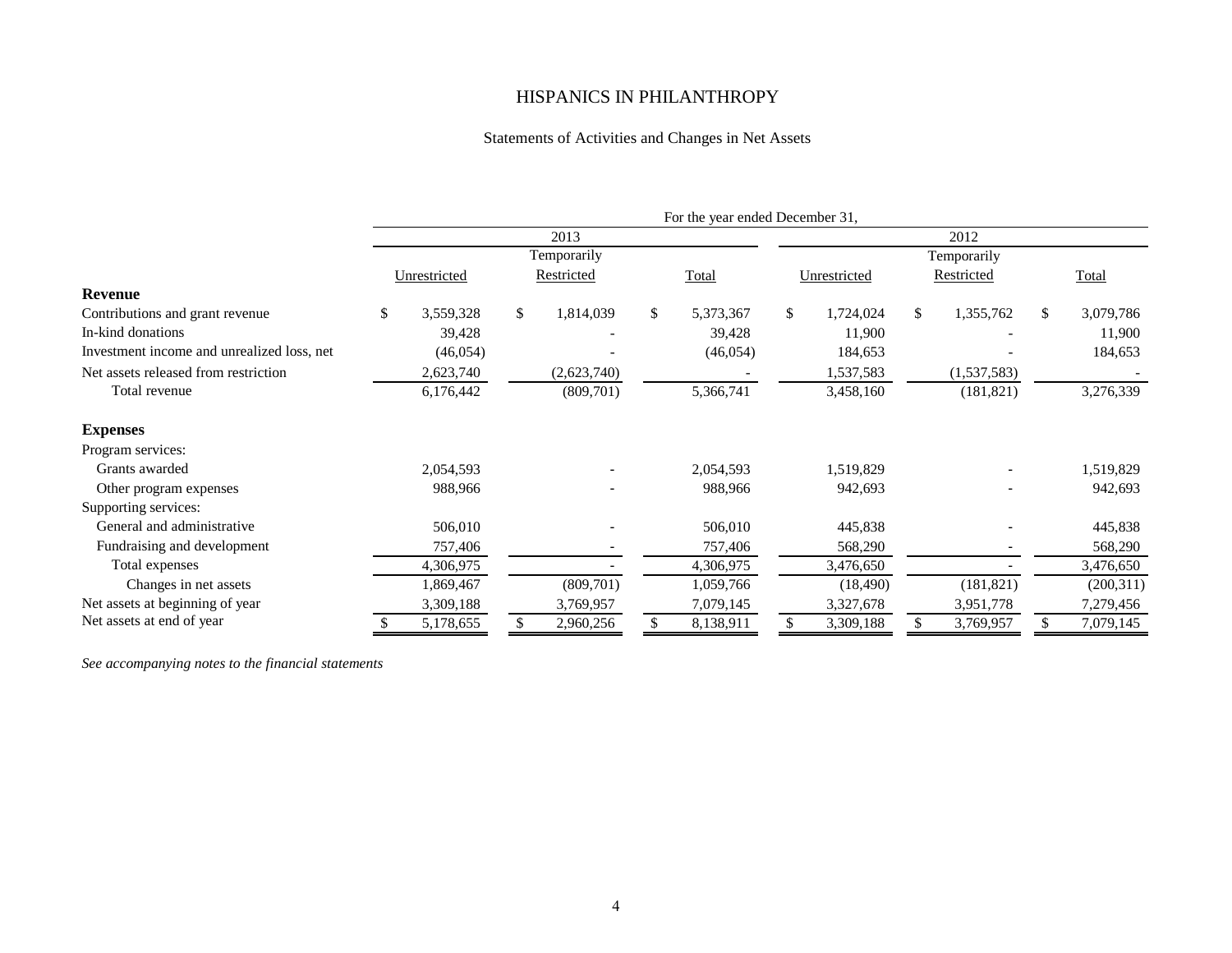# Statements of Cash Flows

|                                                     | For the year ended December 31, |             |      |           |  |
|-----------------------------------------------------|---------------------------------|-------------|------|-----------|--|
|                                                     |                                 | 2013        | 2012 |           |  |
| <b>Cash flows from operating activities:</b>        |                                 |             |      |           |  |
| Change in net assets                                | \$                              | 1,059,766   | \$   | (200,311) |  |
| Adjustments to reconcile changes in net assets      |                                 |             |      |           |  |
| to net cash used in operating activities:           |                                 |             |      |           |  |
| Depreciation                                        |                                 | 29,197      |      | 13,482    |  |
| Change in operating assets and liabilities:         |                                 |             |      |           |  |
| Contributions receivable                            |                                 | (1,161,450) |      | 503,058   |  |
| Prepaid expenses and deposits                       |                                 | (650)       |      | (5,631)   |  |
| Accounts payable and accrued expenses               |                                 | 10,561      |      | (18, 414) |  |
| Accrued payroll                                     |                                 | 19,864      |      | 22,708    |  |
| Grants payable                                      |                                 |             |      | (82, 320) |  |
| Deferred revenue                                    |                                 | (162, 105)  |      | 442,965   |  |
| Net cash provided by (used in) operating activities |                                 | (204, 817)  |      | 675,537   |  |
| <b>Cash flows from investing activities:</b>        |                                 |             |      |           |  |
| Net change in investments                           |                                 | (497, 920)  |      | (117,321) |  |
| Net change in assets whose use is limited           |                                 | 809,701     |      | 181,821   |  |
| Purchases of furniture and equipment                |                                 | (7, 875)    |      | (48, 567) |  |
| Net cash provided by investing activities           |                                 | 303,906     |      | 15,933    |  |
| Net increase in cash and cash equivalents           |                                 | 99,089      |      | 691,470   |  |
| Cash and cash equivalents, beginning of year        |                                 | 2,860,950   |      | 2,169,480 |  |
| Cash and cash equivalents, end of year              | \$                              | 2,960,039   | \$   | 2,860,950 |  |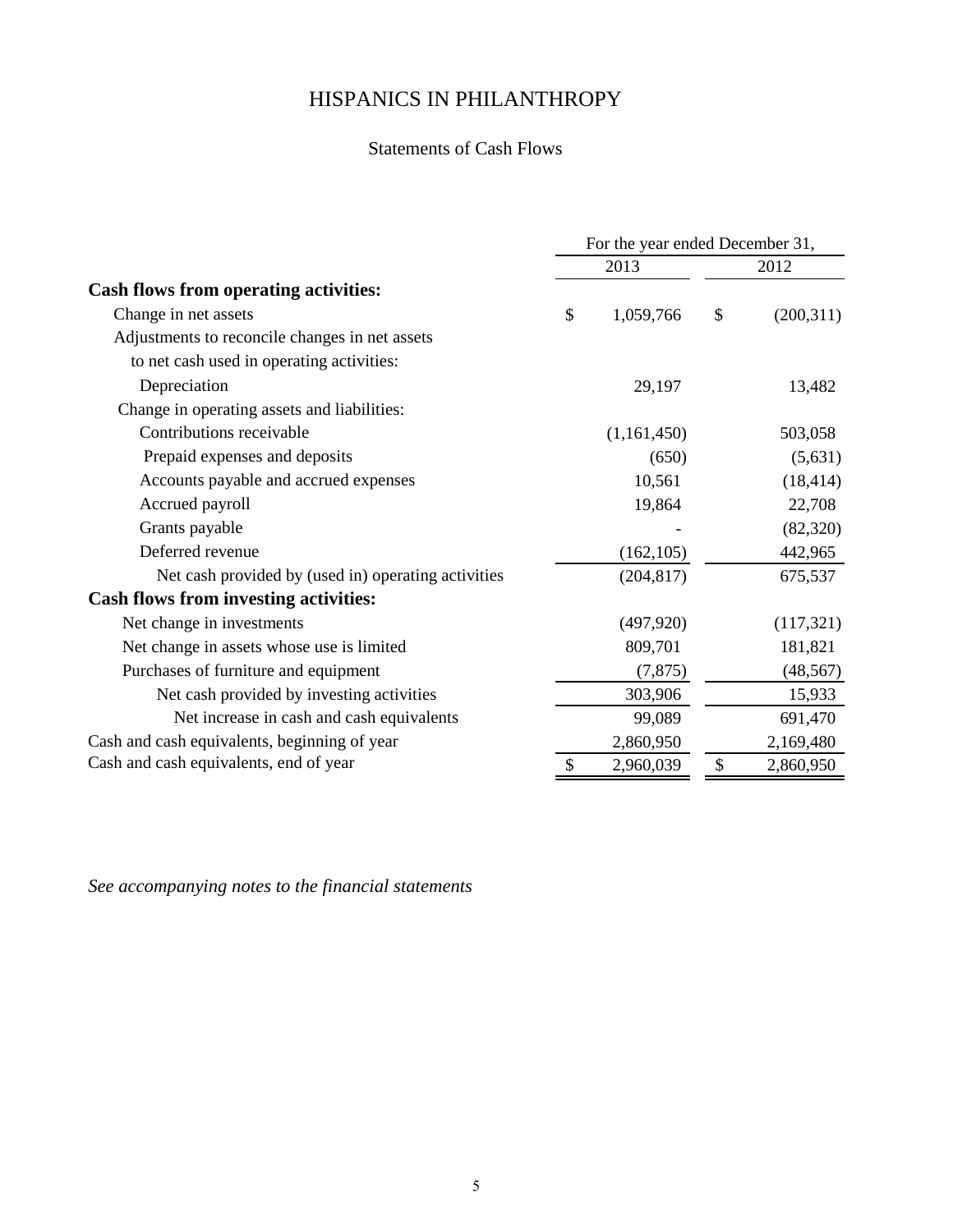#### Audited Financial Statements

December 31, 2013

#### **Note 1 – Summary of Significant Accounting Policies**

Hispanics in Philanthropy (HIP) was founded in 1983 to promote stronger partnerships between organized philanthropy and Latino communities. HIP has developed into a transnational network of grantmakers committed to strengthening Latino communities across the Americas. HIP's mission is to strengthen Latino communities by increasing resources for the Latino and Latin American civil sector; by increasing Latino participation and leadership throughout the field of philanthropy; and to foster policy change to enhance equity and inclusiveness.

Through its grant making activities, HIP channels philanthropic resources from multiple sources to organizations operating at the local level throughout the Americas.

Basis of Presentation – The financial statements are presented on the basis of unrestricted, temporarily restricted and permanently restricted net assets pursuant to Statement of Financial Accounting Standards (SFAS) No. 117, *Financial Statements of Not-for-Profit Organizations*.

Basis of Accounting – The financial statements are prepared using the accrual basis of accounting. Accordingly, revenue is recognized when earned, and expenses are recognized when incurred.

Cash and Cash Equivalents – For purposes of the Statement of Cash Flows, HIP considers all unrestricted highly liquid investments with an initial maturity of three months or less to be cash equivalents.

Fixed Assets – Fixed assets with an estimated useful life in excess of one year are capitalized at cost; donated assets are capitalized at the fair market value at date of receipt. Depreciation is computed using the straight-line method with estimated useful lives varying between three and ten years. HIP capitalizes fixed assets in excess of \$2,500.

Investments – HIP carries investments in marketable securities with readily determinable fair values and all investments in debt securities at their fair values in the statement of financial position. Unrealized gains and losses are included in the change in net assets in the accompanying statement of activities and represent the change in the fair value of investments from one year to another.

Subsequent Events – Subsequent events have been evaluated through the date the financial statements were available to be issued.

Functional Allocation of Expenses – Expenses are charged to programs and supporting services on the basis of periodic time and expense studies and management estimates. General and administrative expenses include those expenses that are not directly identifiable with any other specific function but provide for the overall support and direction of HIP.

Assets limited as to use – Assets limited as to use include assets under certain restrictions imposed by grantor agencies and donors and not available for use in support of general operations. These assets are required to be used as specified by the grantor or donor.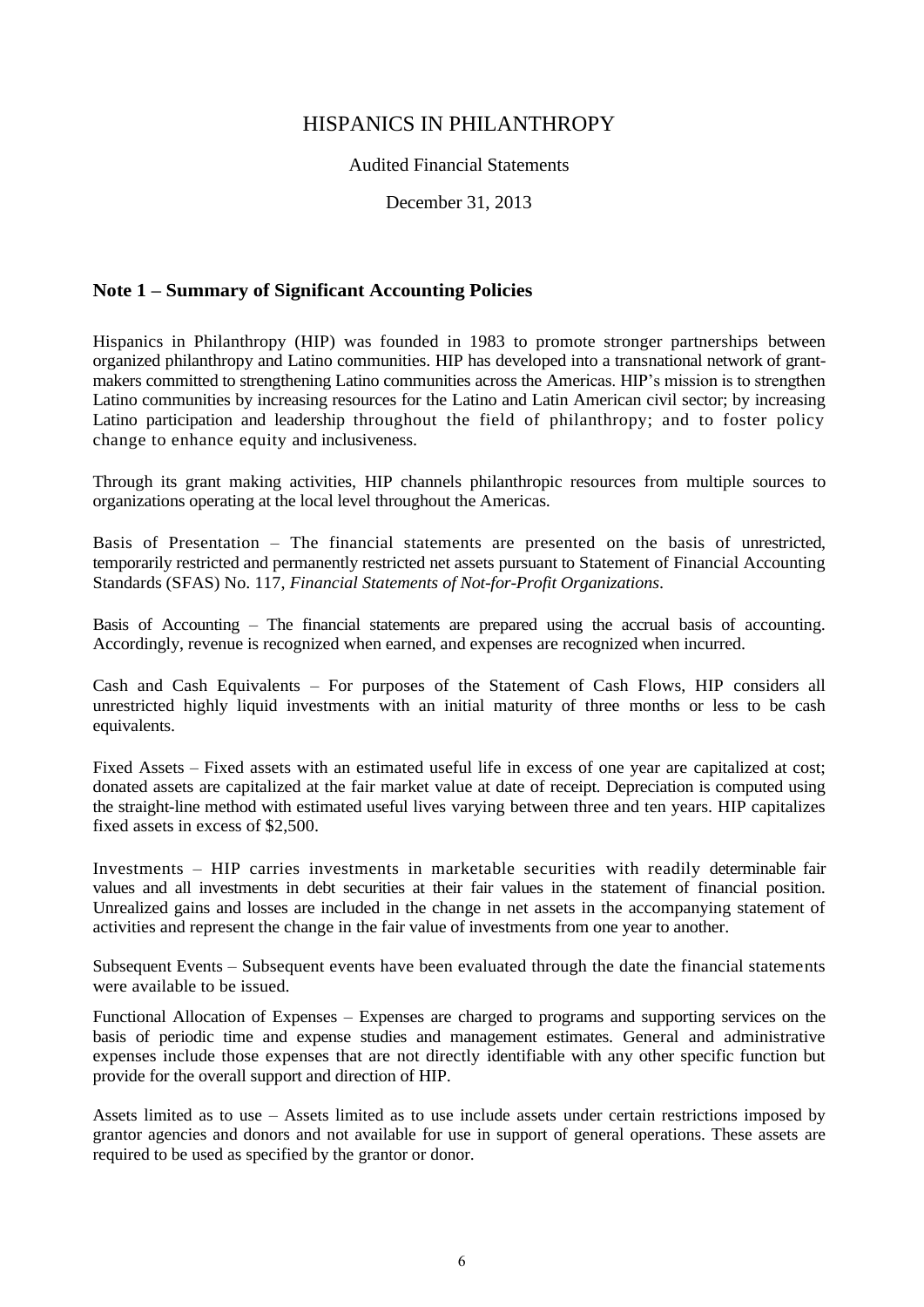#### Audited Financial Statements

December 31, 2013

#### **Note 1 – Summary of Significant Accounting Policies (continued)**

Contributions – HIP reports contributions as restricted support if the support is received with donor stipulations that limit the use of the donated assets. When a donor restriction expires, that is, when a stipulated time restriction ends or purpose restriction is accomplished, temporarily restricted net assets are reclassified to unrestricted net assets and reported in the statement of activities as net assets released from restrictions. However, if a restriction is fulfilled in the same period in which the contribution is received, HIP reports the support as unrestricted. Donated assets are recorded at their estimated fair market values at the date of receipt.

Estimates – The preparation of financial statements in conformity with accounting principles generally accepted in the United States of America requires management to make estimates and assumptions that affect the reported amounts of assets and liabilities and disclosures of contingent assets and liabilities at the date of the financial statements and the reported amounts of revenues and expenses during the reporting period. Accordingly, actual results could differ from those estimates. Significant estimates include estimated useful lives and allowances for doubtful accounts.

Net Assets – HIP classifies its net assets into three categories: unrestricted, temporarily restricted and permanently restricted. All contributions and grants are considered to be unrestricted unless specifically restricted by the donor. Temporarily restricted net assets become unrestricted when the funds are used for their restricted purpose, at which time they are reported in the statement of activities as net assets released from restriction. HIP currently has no permanently restricted net assets.

Contributed Services – Contributed services are recognized in accordance with SFAS No. 116, *Accounting for Contributions Received and Contributions Made*, if the services (a) create or enhance nonfinancial assets, or (b) require specialized skills, are performed by people with those skills, and would otherwise be purchased by HIP.

#### **Note 2 – Fixed Assets**

Fixed assets at December 31, 2013 and 2012 consisted of the following:

|                          | 2013 |           |  | 2012      |  |  |
|--------------------------|------|-----------|--|-----------|--|--|
| Furniture and equipment  |      | 81.825    |  | 137.482   |  |  |
| Accumulated depreciation |      | (44, 042) |  | (78, 377) |  |  |
| Fixed assets, net        |      | 37.783    |  | 59.105    |  |  |

Depreciation expense was \$29,196 and \$13,482 for the years ended December 31, 2013 and 2012, respectively.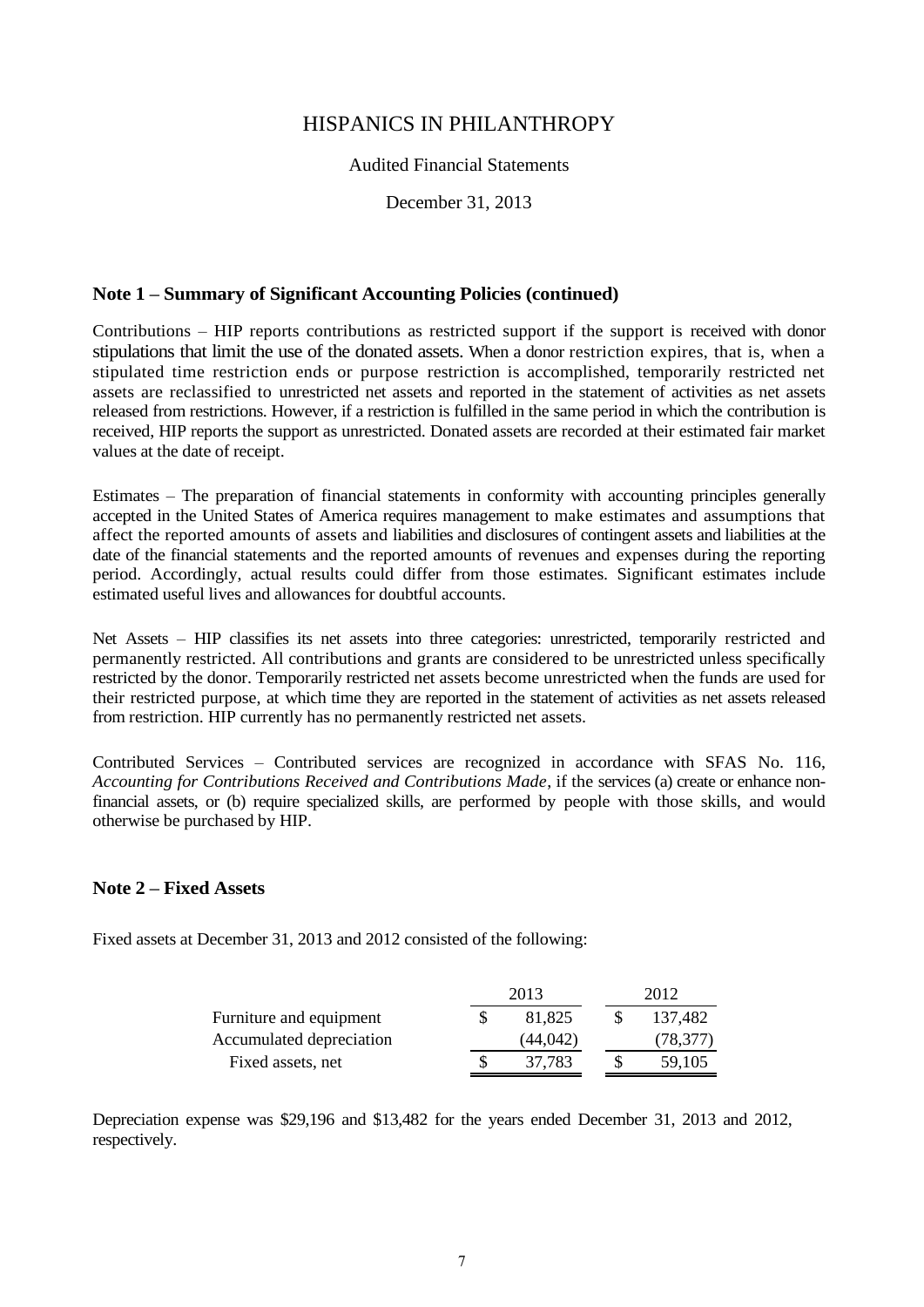#### Audited Financial Statements

#### December 31, 2013

#### **Note 3 – Investments**

Investments are stated at fair market value and consisted of government and agency bonds and corporate bonds at December 31, 2013 and 2012 as follows:

|                             | 2013 |             |  |            |  | 2012        |  |            |
|-----------------------------|------|-------------|--|------------|--|-------------|--|------------|
|                             |      | <u>Cost</u> |  | Fair Value |  | <u>Cost</u> |  | Fair Value |
| Cash savings account        |      | 28,327      |  | 28.327     |  | 79,038      |  | 79,047     |
| Government and agency bonds |      | 2,432,303   |  | 2,468,278  |  | 2,448,781   |  | 2,572,894  |
| Corporate bonds             |      | 2,334,558   |  | 2,384,844  |  | 2,348,217   |  | 2,515,799  |
| Total                       |      | 4,795,188   |  | 4,881,449  |  | 4,876,036   |  | 5,167,740  |

The following schedule summarizes investment return and its classification in the statements of activities for the years ended December 31, 2013 and 2012:

|                                                | 2013       |    | 2012     |
|------------------------------------------------|------------|----|----------|
| Unrestricted:                                  |            |    |          |
| Interest and dividend income                   | \$222,179  | S. | 221,931  |
| Net appreciation/(depreciation) in investments | (268, 233) |    | (37,278) |
| Total                                          | (46,054)   |    | 184,653  |

#### **Note 4 – Fair Value of Financial Instruments**

ASC 820 defines fair value, establishes a framework for measuring fair value under generally accepted accounting principles and enhances disclosures about fair value measurements. Fair value is defined under ASC 820 as the exchange price that would be received for an asset or paid to transfer a liability (an exit price) in the principal or most advantageous market for the asset or liability in an orderly transaction between market participants on the measurement date. Valuation techniques used to measure fair value under ASC 820 must maximize the use of observable inputs and minimize the use of unobservable inputs. The standard describes a fair value hierarchy based on three levels of inputs that may be used to measure fair value, of which the first two are considered observable and the last unobservable as:

Level 1 – Quoted prices in active markets for identical assets or liabilities.

Level 2 – Inputs other than Level 1 that are observable, either directly or indirectly, such as quoted prices for similar assets or liabilities; quoted prices in markets that are not active; or other inputs that are observable or can be corroborated by observable market data for substantially the full term of the assets or liabilities.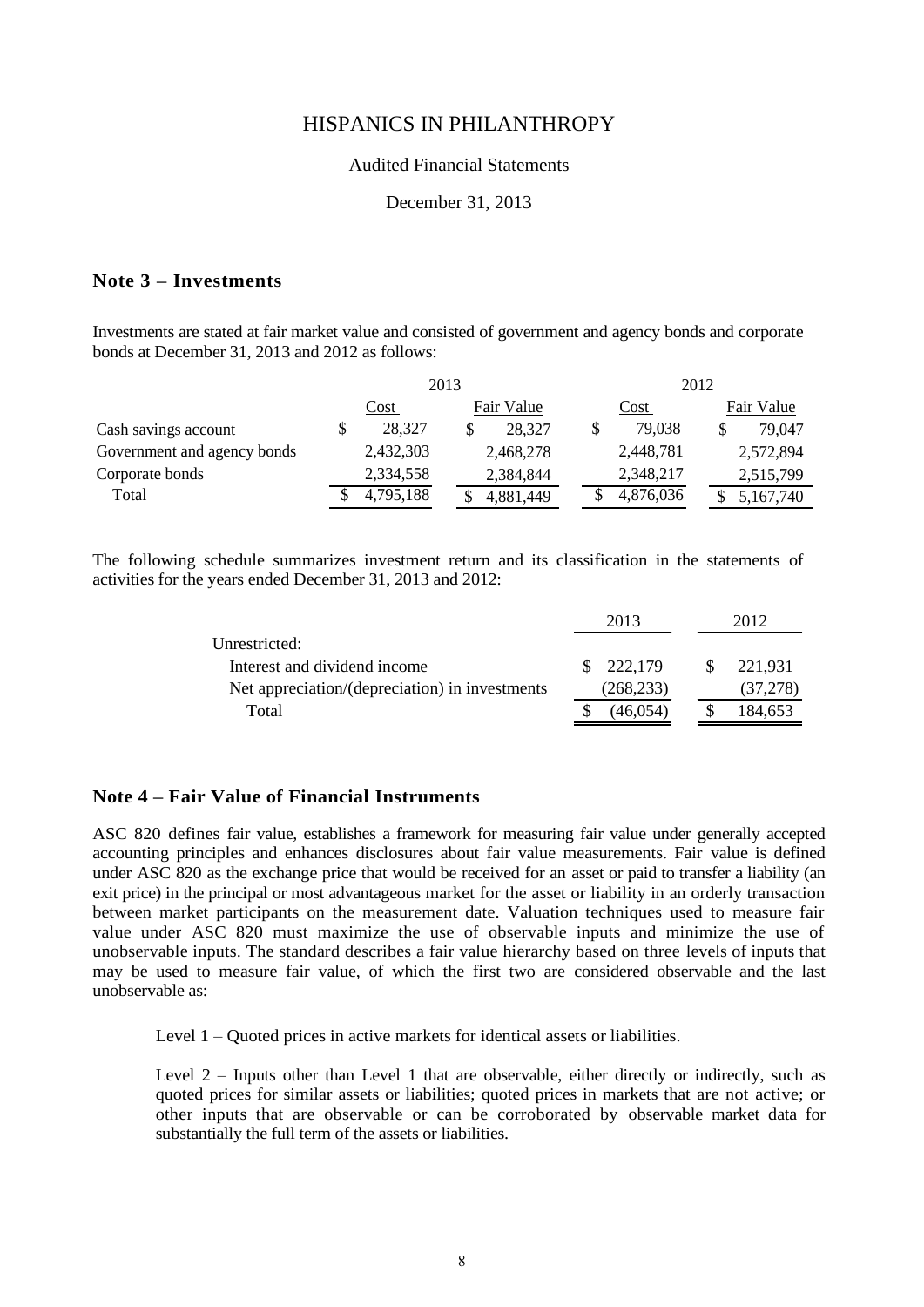#### Audited Financial Statements

December 31, 2013

#### **Note 4 – Fair Value of Financial Instruments (continued)**

Level 3 – Unobservable inputs that are supported by little or no market activity and that are significant to the fair value of the assets or liabilities.

In accordance with ASC 820, the following table represents HIP's fair value hierarchy for its financial assets measured at fair value on a recurring basis at December 31, 2013 and 2012:

|             | 2013    |         |             |  |  |  |
|-------------|---------|---------|-------------|--|--|--|
| Level 1     | Level 2 | Level 3 | Total       |  |  |  |
| \$4,881,449 |         |         | \$4,881,449 |  |  |  |
| \$4,881,449 |         |         | \$4,881,449 |  |  |  |
|             |         |         |             |  |  |  |
| Level 1     | Level 2 | Level 3 | Total       |  |  |  |
| \$5,167,740 |         |         | \$5,167,740 |  |  |  |
| \$5,167,740 |         |         | \$5,167,740 |  |  |  |
|             |         |         | 2012        |  |  |  |

#### **Note 5 – Grants Payable**

Grants payable represent unconditional promises to give primarily to the Funders' Collaborative program. Such grants are to be substantially disbursed over the next two years.

|                | 2013   | 2012 |        |  |  |  |  |
|----------------|--------|------|--------|--|--|--|--|
| Grants payable | 70,000 |      | 70,000 |  |  |  |  |

#### **Note 6 – Donated Goods and Services**

Donated goods and services that would otherwise have been purchased are shown as in-kind donations in the accompanying statements of activities. Such donated goods and services for the years ended December 31, 2013 and 2012 consisted of the following:

|                  | 2013   | 2012 |        |  |  |
|------------------|--------|------|--------|--|--|
| Donated services | 39,428 |      | 11,900 |  |  |
| Total            | 39,428 |      | 11.900 |  |  |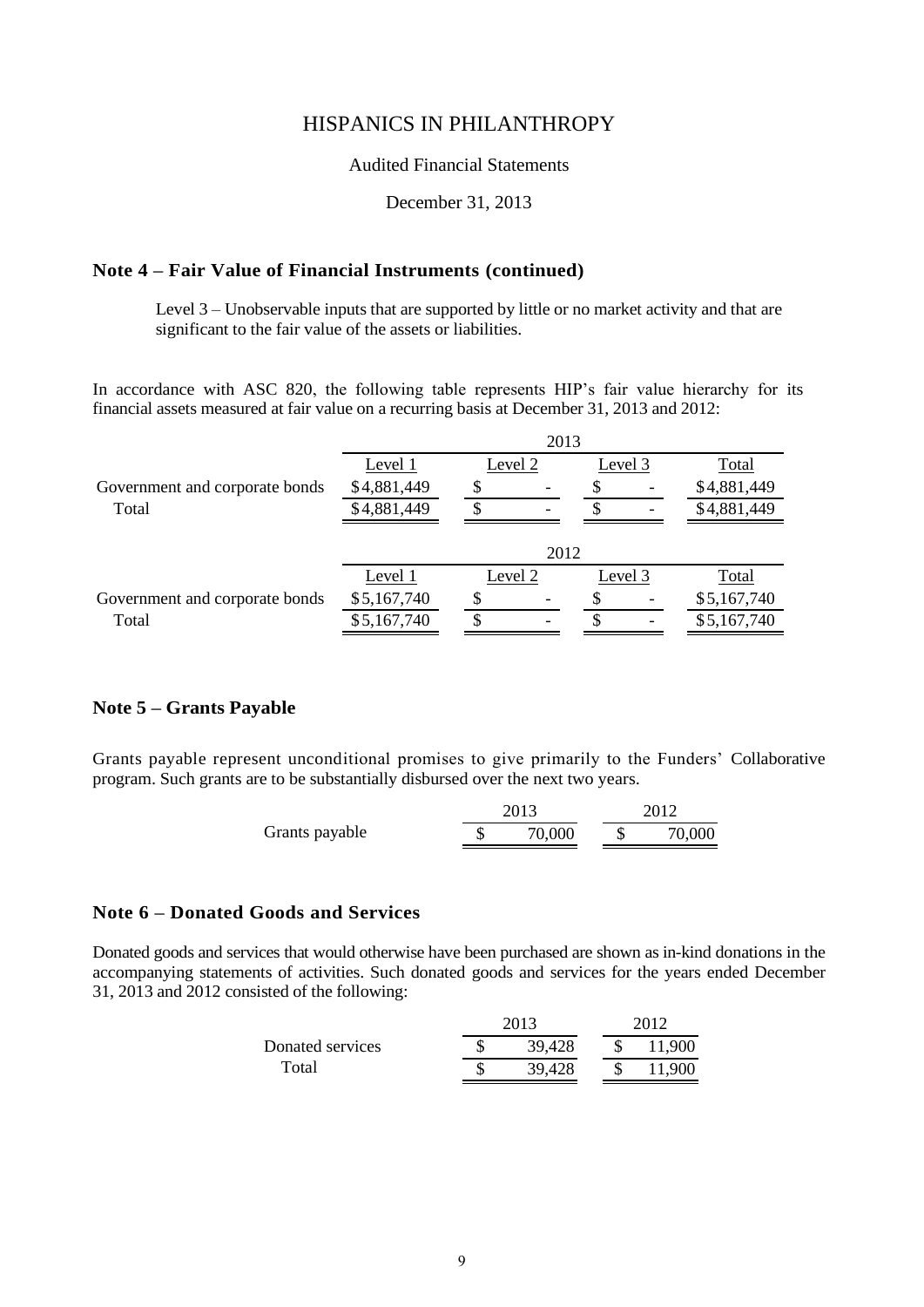#### Audited Financial Statements

December 31, 2013

#### **Note 7 – Temporarily Restricted Net Assets**

Temporarily restricted net assets at December 31, 2013 and 2012 were restricted for the following purposes:

|                         | 2013        | 2012        |
|-------------------------|-------------|-------------|
| <b>Special Projects</b> | \$1,360,417 | \$1,114,840 |
| Funder's Collaborative  | 1.599.839   | 2,655,117   |
| Total                   | \$2,960,256 | \$3,769,957 |

#### **Note 8 – Net Assets Released From Restriction**

Net assets were released from restriction during the years ended December 31, 2013 and 2012 by incurring expenses that satisfied the restricted purpose as follows:

|                        | 2013        | 2012        |
|------------------------|-------------|-------------|
| Special Projects       | 956,028     | 653,767     |
| Funder's Collaborative | 1.667.712   | 883,816     |
| Total                  | \$2,623,740 | \$1,537,583 |

#### **Note 9 - Assets Limited as to Use**

Assets limited as to use include assets under certain restrictions imposed by grantor agencies and donors and not available for use in support of general operations. These assets are required to be used as specified by the grantor or donor. Assets limited as to use consisted of the following at December 31, 2013 and 2012.

|                          | 2013              | 2012         |
|--------------------------|-------------------|--------------|
| Donor restricted funds:  |                   |              |
| Investments              | \$2,843,506       | \$ 3,744,957 |
| Contributions receivable | 122,700           | 25,000       |
|                          | Total \$2,966,206 | \$3,769,957  |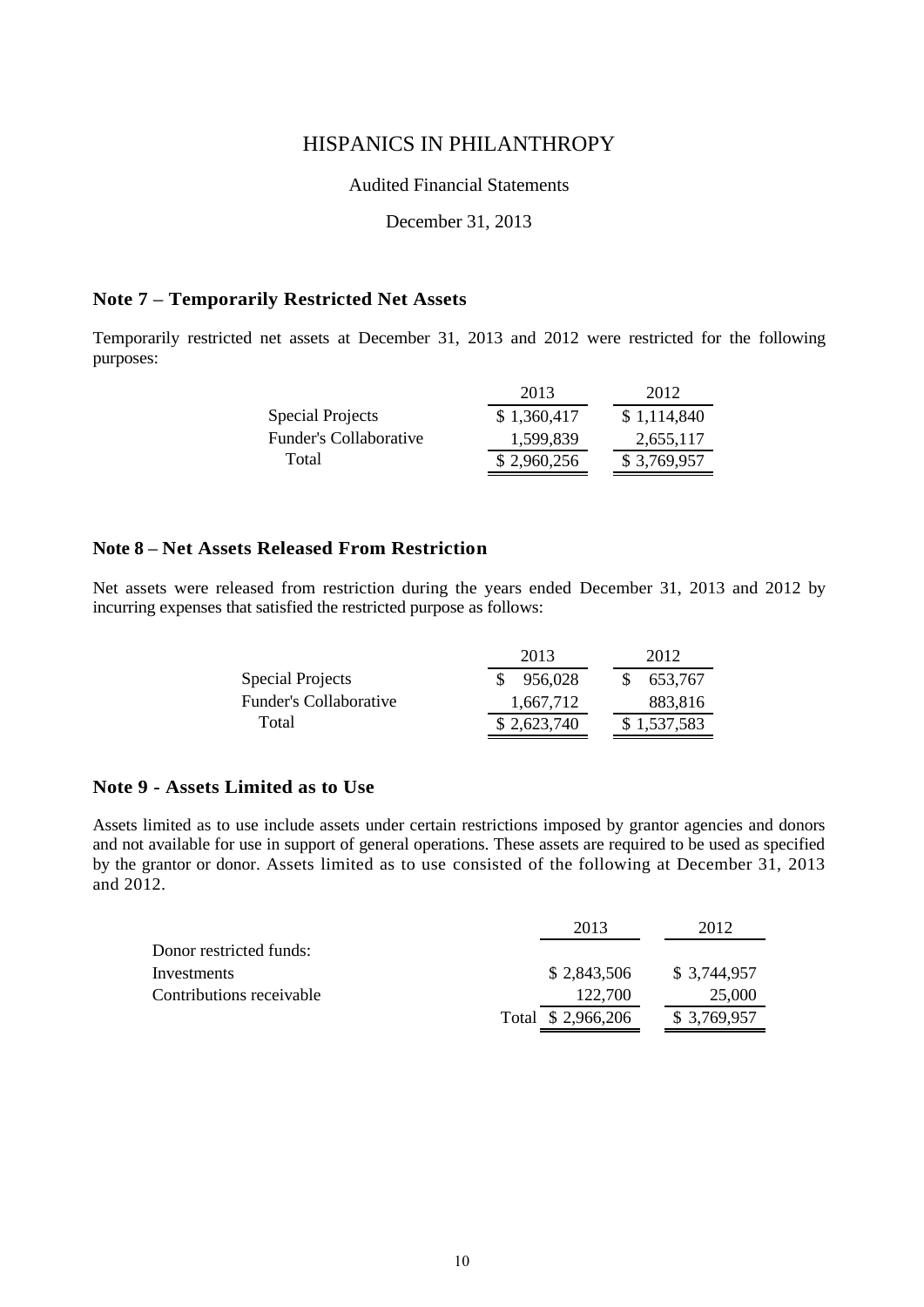#### Audited Financial Statements

December 31, 2013

#### **Note 10 – Commitments and Contingencies**

HIP leases office space in Oakland under a lease agreement expiring on October 31, 2017. Rent expense was \$100,662 for the year ended December 31, 2013. Future obligations under this lease agreement as of December 31, 2013 are 60,747 in 2014; \$60,747 in 2015; \$60,747 in 2016; \$40,499 in 2017.

HIP leases a copier under a non-cancelable operating lease arrangement. HIP's total future minimum lease payments under this non-cancelable operating lease as of December 31, 2013 are \$2,687 in 2014; \$2,687 in 2015; \$2,687 in 2016 and \$2,015 in 2017.

In the ordinary course of conducting its business, HIP may be subjected to loss contingencies arising from general business matters or lawsuits. Management believes that the outcome of such matters, if any, will not have a material impact on HIP's financial position or results of future operations.

### **Note 11 – Post Retirement Benefits**

HIP has a 401(k) savings plan for all eligible employees with at least three months of service during the plan year and employed by HIP as of the last day of the plan year. At its discretion, HIP may make a contribution, to be determined annually. There were employer contributions during the years ended December 31, 2013 and 2012 of \$30,275 and \$22,868 respectively.

In December of 2011, HIP introduced a 457(b) plan for deferred compensation offered to certain employees. There were no employer contributions during fiscal year 2013 and 2012.

#### **Note 12 – Income Taxes**

HIP is a not-for-profit organization, exempt from federal income tax under Section 501 (c)(3) of the U.S. Internal Revenue Code (the Code), and contributions to it are tax deductible as described by the Code. HIP has been classified as an organization that is not a private foundation under Section 509(a)(1) and has been designated as a "publicly supported" organization under Section 170(b)(1)(A)(vi) of the Code. The tax years of 2009 through 2013 remain open and subject to examination by the appropriate government agencies in the United States and California.

In June 2006, FASB issued Interpretation No. 48, *Accounting for Uncertainty in Income Taxes, an interpretation of FASB Statement No. 109* (FIN 48). FIN 48 addresses the accounting for uncertainties in income taxes recognized in an enterprise's financial statements and prescribes a threshold of more-likely-than-not for recognition and de- recognition of tax positions taken or expected to be taken in a tax return. FIN 48 also provides related guidance on measurement, classification, interest and penalties, and disclosure. There was no material impact to HIP's financial statements as a result of the adoption of FIN 48.